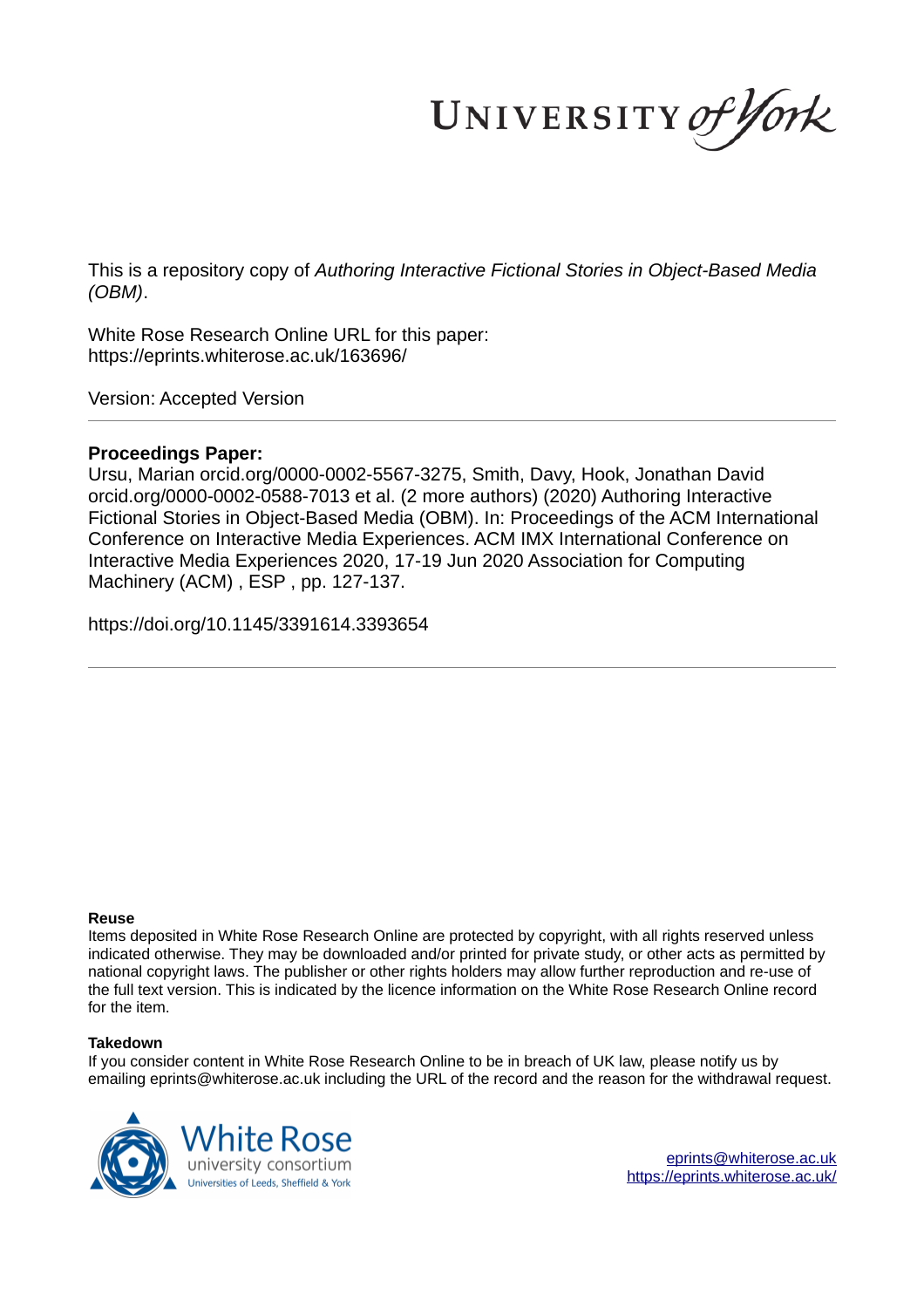# **Authoring Interactive Fictional Stories in Object-Based Media (OBM)**

Marian F. Ursu

Digital Creativity Labs, University of York, UK, marian.ursu@york.ac.uk

Davy Smith

Digital Creativity Labs, University of York, UK

Shauna Concannon

Digital Creativity Labs, University of York, UK

Jonathan Hook

Digital Creativity Labs, University of York, UK, jonathan.hook@york.ac.uk

#### **ABSTRACT**

This paper introduces a generic (i.e. production-independent) framework for OBM storytelling. Aiming to function as a complete end-to-end (from conception to realisation) reference for authoring OBM narrative content, it proposes an integrated model that includes the three essential levels: conceptual, technological and aesthetic. At the conceptual level, we introduce a set of abstractions which provide a unified reference for thinking, describing and analysing interactive narrative structures of OBM content. Their recursive nature make our model stand out in terms of its power of expression. These abstractions have direct one-to-one operational counterparts implemented in our productionindependent authoring toolkit – *Cutting Room*. This ensures that any specific story design within the proposed conceptual model is *directly* realisable as an OBM production. This isomorphic relationship between the abstract concepts and their operationalisation is another distinguishing aspect of our overall proposition. We have validated the model at the aesthetic level through the production of the interactive film *What is Love?*, experienced by over 900 people at the media art festival *Mediale 2018* in York, UK, and evaluated through a dedicated questionnaire by 94 of them. As the foundations of OBM storytelling have not yet been established, we trust this paper constitutes a significant milestone in its development.

#### **CCS CONCEPTS**

• Human-centered computing • Applied computing

#### **KEYWORDS**

Object-Based Media, OBM, Authoring, Storytelling, Narrative, Interactive, Responsive, Non-Linear, Television, Film, Drama

## **1 Introduction**

The ways in which audiences interact with and around television content – the dominant medium for entertainment – has been transformed within the last decade [1, 4]. Viewer choice through time-shifted catch-up services (e.g. iPlayer and All4, in UK) are a continually expanding practice [4]. Other streaming services (e.g. Netflix, Amazon Prime Video, Disney Plus, You Tube TV) add huge momentum to this type of viewing. Audiences have access to the programmes they want, when they want it. The rise in social media has also caused a dramatic shift in the consumption of audio-visual content, particularly with younger audiences [1622]. Audiences interact with and through content. However, more importantly for this research, they also do so whilst watching curated television content, using 'secondary screens' [42, 46]. For example, social media is commonly being used as a discussion platform during live debate programmes [4]. These new behaviours show that *interactive*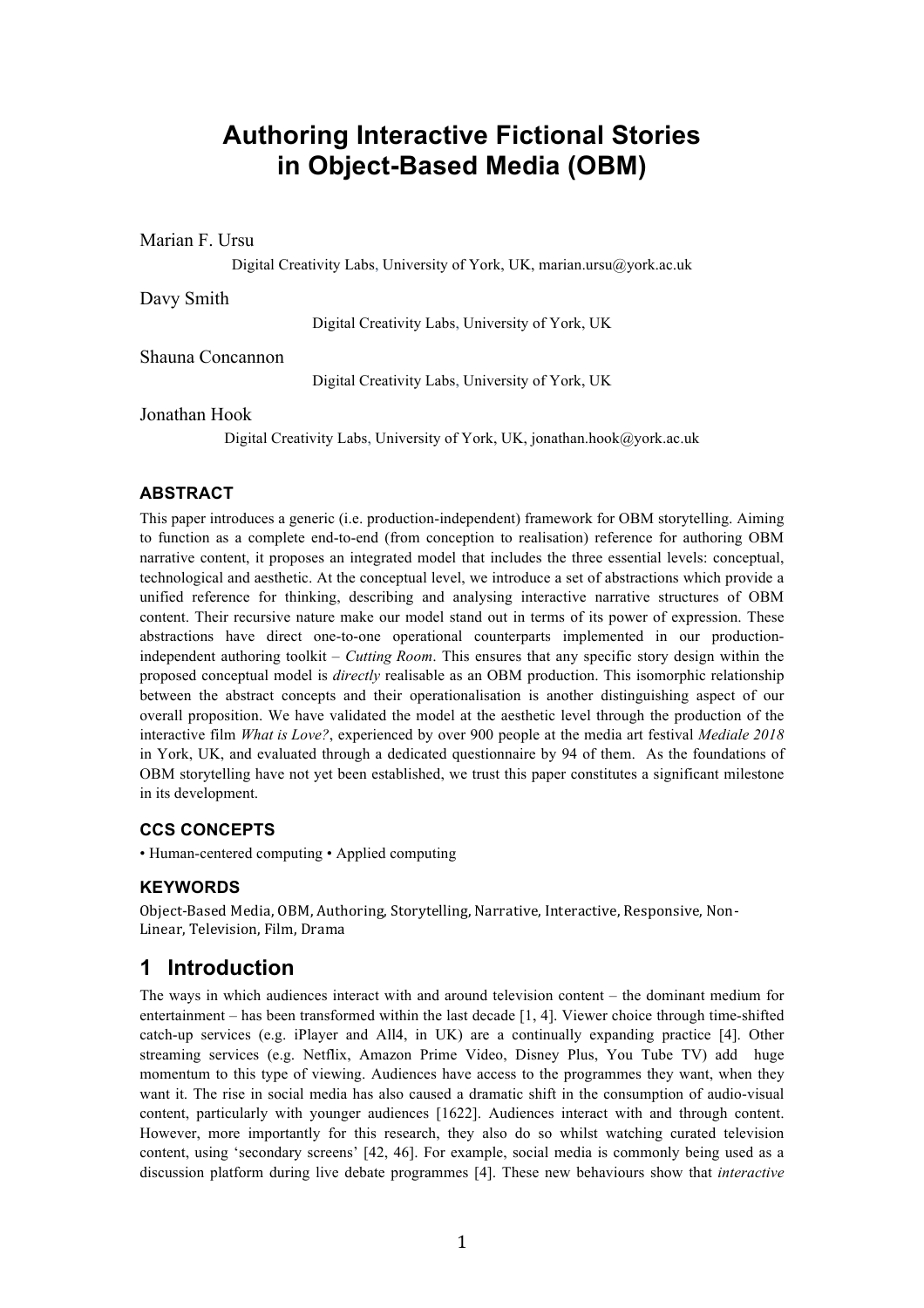*experiences* are being increasingly demanded in the context of traditional TV viewing. However, to date, interactivity *with* the curated content is only available at the programme, not at a more granular, level and all the other interactions, such as on social media, are more or less *fragmented* from and *have little impact* upon the television programme themselves, which remain predominantly fixed and linear. This is even more apparent with regards to *fictional narrative content*. Except for a very small number of examples (see the 'Related Work' section), there is no fictional narrative content rooted in film and television.

In this context, we are asking the question: could there be an alternative form of curated narrative content, in which the productions themselves are flexible and able to interact with their audiences and the contexts of their viewing? This question has been asked by many, starting with pioneers such as Glorianna Davenport [35] and Janet Murray [38]. Yet, despite a number of successful research outcomes (see the 'Related Work' section), the industry status quo remained the same: linear stories, locked at editing time and immutable at viewing time. We conjecture that the reason for this has not been the form itself, but the inability of the existing technology to support experimentation with and, more importantly, delivery of such content, as well as, consequently, the audiences' lack of understanding, and therefore little demand, of such narrative forms. At a time when neither reasons are valid any longer, we, among others, are revisiting this question. We believe that the only method of properly answering this question and impact practice is through producing robust and comprehensive exemplars, putting them in the hands of the audiences and evaluating their responses. The Object-Based Media paradigm is a consolidated effort in this direction.

Object-Based Media (OBM) is the label created by BBC R&D to denote television content, or, more generally, time-based media content, that is tailored to the viewer's circumstances, preferences and devices, that 'understands' one's viewing habits and are able to flex to fit them [4]. OBM content is made from the same ingredients as the traditional linear content – video and audio clips, graphics, text, etc. – called objects. However, as opposed to traditional content, they are automatically assembled into meaningful experiences to reflect viewer's choices of profiles, rather than being locked into immutable linear programmes in postproduction. The label is new, but the generic concept it denotes has existed under other denominations, including Shape Shifting Media [49]. The former reflects the production perspective, whereas the latter reflects the viewing experience perspective.

The main problem we see in the development of this form, which takes as reference the quality of linear film storytelling and aims to preserve it, but extends the experience space with interaction, is the tight interdependency between form and technology: the development of compelling productions require appropriate authoring tools, while the development of appropriate tools require compelling forms to respond to. Non-linearity opens up a creative space of orders of magnitude higher than its linear counterpart. Authoring multidimensional stories – story worlds – which could be experienced in meaningful and rewarding ways in any linear parsing at viewing time is far more complex than linear authoring (which is a very complex process itself!). We conjecture that, apart from fortuitous cases, sustained and successful creative processes in non-linear storytelling *necessarily* require dedicated tools to support it. Furthermore, the tools have to have a good degree of generality in order to support a sustained process of experimentation and discovery. Otherwise, when examples are implemented in bespoke systems, the production costs remain too prohibitive and the production details buried in low-level code. Dedicated production tools have to provide the concepts with which authors think – i.e. the objects with which interactive story worlds are structured and represented – and have to be able to operationalise them. This is why we trust our paper constitutes a milestone in the development of the OBM paradigm: we are presenting a conceptual framework, a toolkit that operationalises it (*Cutting Room*), and an exemplar production that validates the two (*What is Love?*) – i.e. an overall view of an *end-to-end* research process in authoring OBM fictional narratives.

The questions which drove our research include: how do we conceive and think of non-linear story spaces that could result in meaningful and attractive linear story threads? In particular, what concepts*,* representations or structures could we employ to transform large stories spaces into comprehensible objects to the human mind? How do we express our thinking into something that the medium can operationalise itself? And how do we make interaction an intrinsic part of the story, rather than being a simple add-on? The first question is addressed through our proposition of a conceptual model, providing a generic and basic set of abstractions for the understanding, design and development of OBM productions. The second question is addressed through Cutting Room, a generic authoring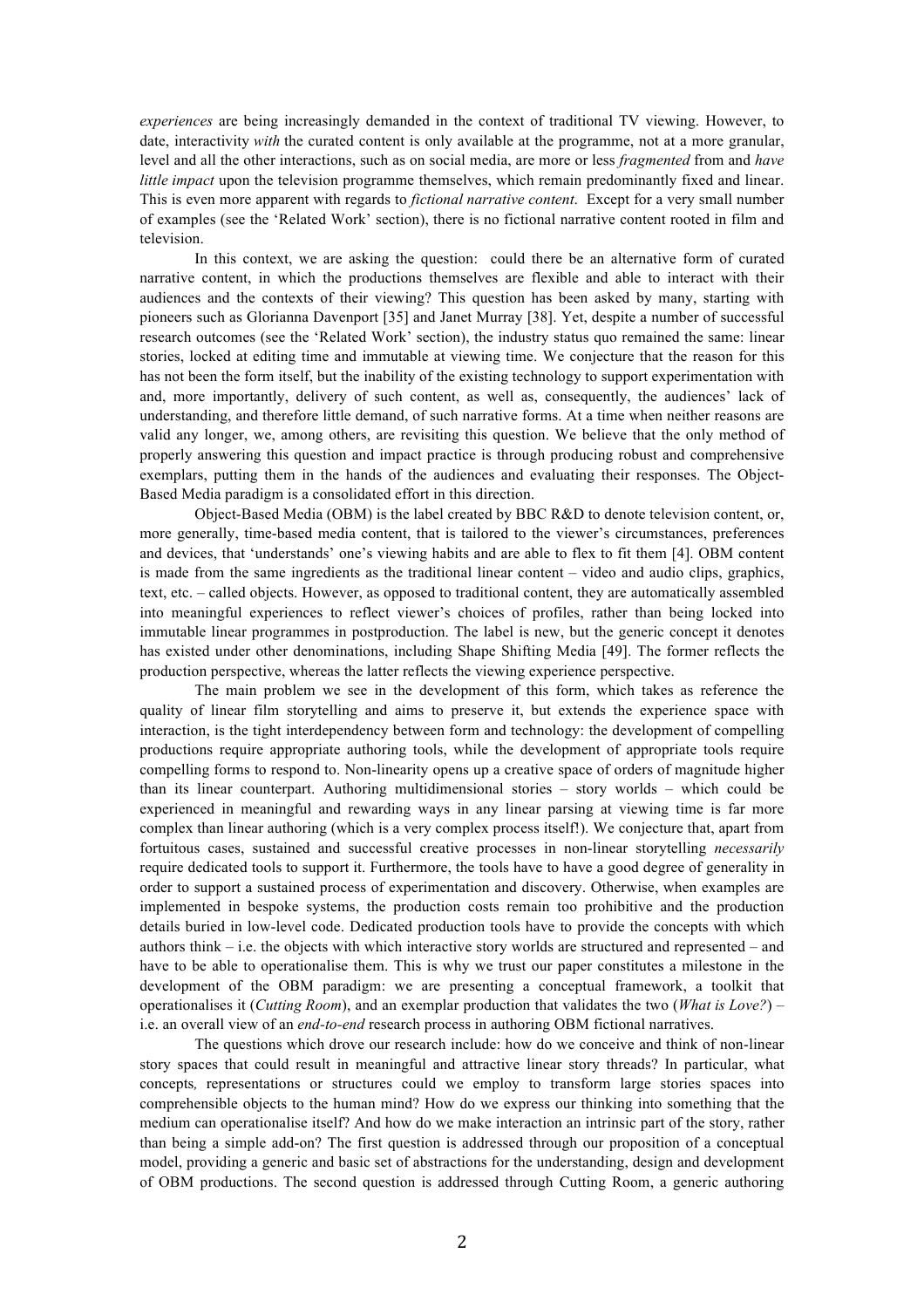toolkit able to operationalise our proposed conceptual model. The third question is addressed through findings from the evaluation of *What is Love?*

### **2 Related Work**

#### **2.1 Interactive fictional stories**

Although some experiments started already in the early two thousands, there has been only a handful of interactive fictional stories carried by video that reached the audiences with some degree of success. *Switching (2003)* [49] is one of the earliest. Produced for DVD, its narrative 'is structured around a circular system in which everything repeats itself' [49], the viewer being able to jump back and forth in time and location. More akin to narrative games, the story is more emergent rather than told. *Late Fragment (2007)* [31], also for DVD, has a similarly emergent structure, in which the viewer has to piece together the actual story, by navigating, somewhat randomly, through the collection of narrative fragments. *Accidental Lovers (2006/07)* [2] is a production made for TV broadcast, which preserved the *telling* quality of the narrative experience. Broadcast 8 times, it offered, each time, a different narrative experience in response the live audiences' aggregated interaction provided through text messages sent whilst viewing. It had an astute narrative structure which optimised production costs with responsiveness. Some variation was achieved in plot through video content (61 available clips), but a lot more was provided in discourse, through voiceovers (864 available in total) [51]. It is an excellent exemplar illustrating the potential of interactive fictional stories. Although a documentary, we still mention *Inside the Haiti Earthquake (2010)* production [23], as it ensures continuity in time to interactive film and illustrates deployment on another medium, the web. Employing an interaction model reminiscing choices used in narrative games, it suggests its narrative structure is not more than an explicitly represented branching model. *Karen (2015)* [24] takes the experience of interactive video narratives on apps. The story is recounted as a conversation between viewer and Karen over days rather than hours. It did provide a novel experience to what had so far been developed, but, in structure, it remained akin to choices made in narrative games, albeit possibly with a deeper model. *Her Story (2015)* [30], similar in structure with *Late Fragment*, takes the concept to a much higher level of narrative success: published as a game, it offers a more meaningful way of navigating the narrative fragments and a more complex and immersive narrative space. As opposed to *Her Story* and *Karen*, and despite being published as a game, *Late Shift (2017)* [32] is very much grounded in film: it provides a continuous experience, but it allows for viewer choice. The experience has a much stronger story *telling* aspect, than providing the space for a story to *emerge*. Its interactive narrative structures are complex, providing 180 decision points and 8 possible endings. They are mainly binary decision regarding the evolution of the plot, but support to explore the space looking and moving around is also provided. Despite some continuity errors [42], it is another excellent exemplar for interactive fictional stories. *Bandersnatch (2018)* [4] is the best reference for this genre to date, in story as well as in audience reach. The experience is that of a high quality film, but, through the numerous choices given to the viewer, it appears to offer countless meanderings through the story space. This is due to the cunning authoring of the interactive narrative structure: 150 minutes of unique footage is divided in 250 segments which can be juxtaposed in various combinations at viewing time, depending on the choices made by the viewer, which continue to be binary choices regarding the plot. *Bandersnatch* also showcases the potential for interactivity provided through streaming.

We are positioning our own production, *What is Love*, in the same category as *Accidental Lovers*, *Late Shift* and *Bandersnatch*. It is less complex in narrative structure, leads to a shorter experience, and has reached much fewer audiences than all the others. However, it is valuable as it showcases and validates a generic toolkit for structuring interactive films – Cutting Room.

#### **2.2 Research in interactive digital narratives (IDN)**

Except for OBM, the research in interactive fictional storytelling with pre-recorded time-based media content has been rather limited in the interactive digital narrative (IDN) community. The field is hugely skewed towards story generation systems (e.g. see reviews in  $[3, 29]$ ) – i.e. the automatic generation of plot, events, character actions, etc. in the context of narrative games – and the development of theoretical underpinnings for this new form sitting in between story and game [e.g. 38,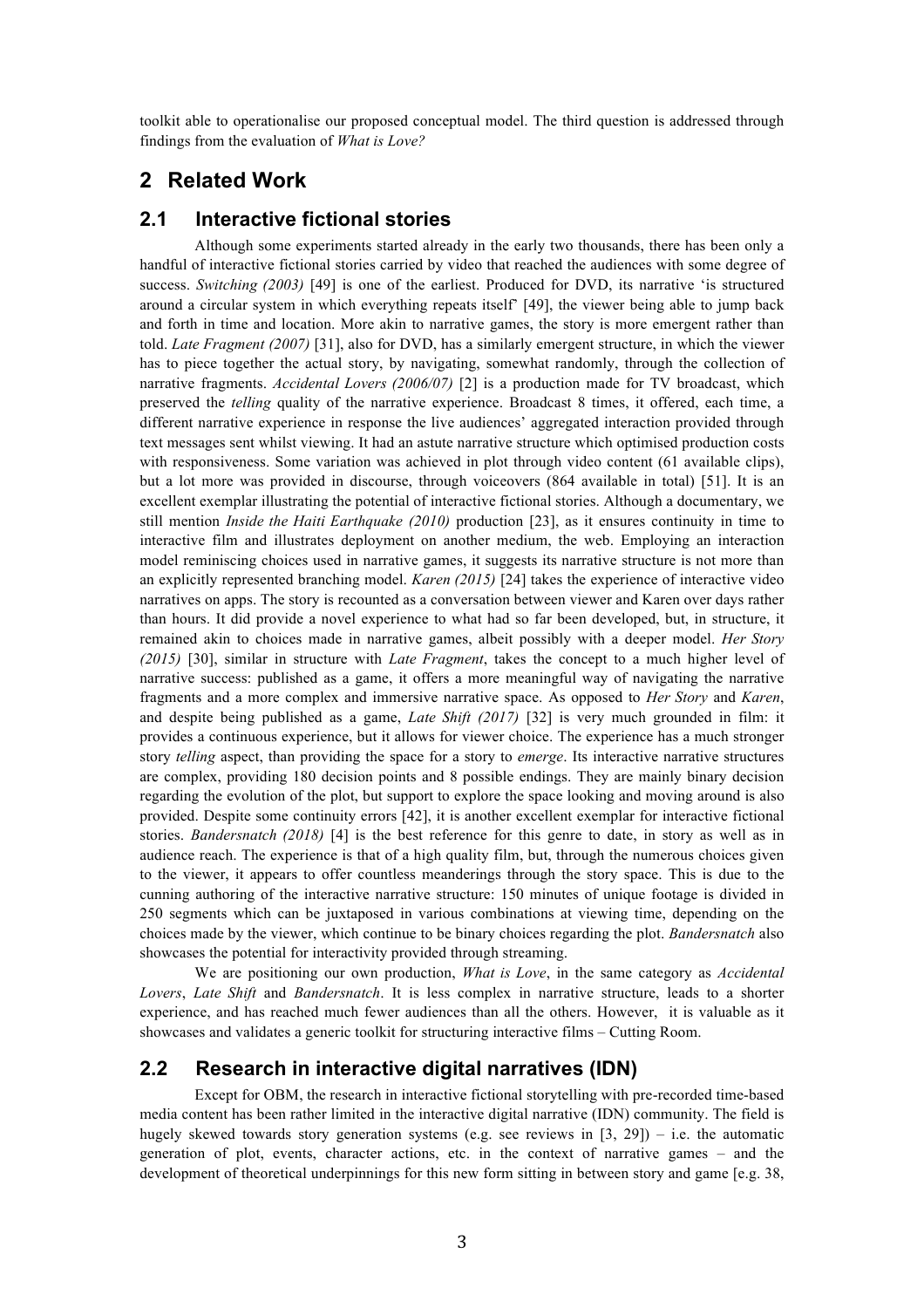26], rather than systems able to recount interactively a pre-determined story with a pre-recorded set of assets. A review of relevant approaches to interactive storytelling with video is provided in [28], which concluded that the vision for developing interactive video centric storytelling has long been more of a promise than reality, but that the opportunities for such developments are ever more present.

### **2.3 Research in Object-Based Media (OBM)**

OBM has been researched and developed in different genres and from different perspectives with regards to both form of expression and technology. Early research reported in the period 2015-2017 developed prototypes illustrating the potential of the form. They included factual programmes, e.g. *Forecaster* [10], giving viewers the ability to select different layers of additional information overlaid on the main immutable audio-video stream, daytime TV, e.g. *CAKE* [17], giving cooking instructions following the viewer's pace of cooking monitored through smart devices, but with the programme pausing between each step of the recipe, and drama, e.g. *Perceptive Media* [22], in which a short dramatic scene was produced able to adjust its visual qualities as well as the way it was edited in response to the viewer's personality profile. They re-ignited the interest in interactive narratives grounded in film and TV and highlighted the need for more generic tools for experimentation, as they were all hard-coded in bespoke software implementations. An attempt to the provision of tools for the production of OBM content was made in *Squeezebox* [6], but their scope was limited to only providing choice for duration of viewing, illustrated with news programmes.

Another significant advancement in OBM has been achieved between by the end of 2018, within a large European R&D project focused on live entertainment [20]. With key case studies in sports, it aimed to allow audiences to personalise their own multi-screen viewing experience, for example by selecting which data to see or which camera perspective to follow, issuing requests from secondary screens synchronised with the main screens [25, 34]. Content (text data, graphics, views) is assembled *at viewing time* on the basis of viewer choices. Its aggregation is made on the basis of preauthored templates [34], which essentially specify the layout of various possibly chosen objects – regions on the screen – in various possible combinations (e.g. where should the ranking be shown if the viewer chooses to see engine performance parameters). This research exemplified how OBM production could be moved from one-off examples to scalable workflows [18]. However, the focus on the approach was placed on the spatial composition of various streams and data objects on screens, rather than on the narrative aspects realised through the sequencing of content in time.

The narrative angle is the direction that drove our work, with the authoring toolkit Cutting Room developed by the end of 2017 and deployed to productions such as *Living Room of the Future* [7] and *What is Love?* [55]. The field continued to advance, thereafter, with the re-launch of the authoring toolkit StoryFormer for internal BBC use (see the Authoring Tools subsection) by the end of 2018, and deployed to research productions such as *Instagramification* [7], *Discover Your Daemon* [9], and, more significantly, to *Click 1000* [4], which enabled viewers to interact with the programme, skipping ahead to the sections they are really interested in, or going into more detail about the stories that pique their curiosity, thus providing for every viewer a personalised episode of the mainstream *BBC Click* programme.

#### **2.4 Authoring tools**

There are only a few tools specifically designed to support the authoring of interactive video narratives, which we are summarising here in the order in which they were developed. The ShapeShifting Media Toolkit, also known as the NM2 Toolkit, resulted from R&D work carried out within a large European collaborative project [21]. Providing a comprehensive set of features for modelling interactive narrative structures, it was used, from 2006, in the authoring and delivery of Accidental Lovers, as well as of some smaller productions [52, 53]. Although no longer in use, as its maintenance stopped in 2010, it has borne a significant influence upon the design of Cutting Room, as, probably, the most comprehensive system to date for modelling interactive narrative structures. Klynt [26] was launched in 2007, and it is now one of the few commercial products for interactive narrative production. It is easy to use and has readily support for various types of media and immediate publishing capabilities on the web. However, with regards to interactive narrative representation, its capabilities are limited to branching structures, being considerably surpassed by Cutting Room at this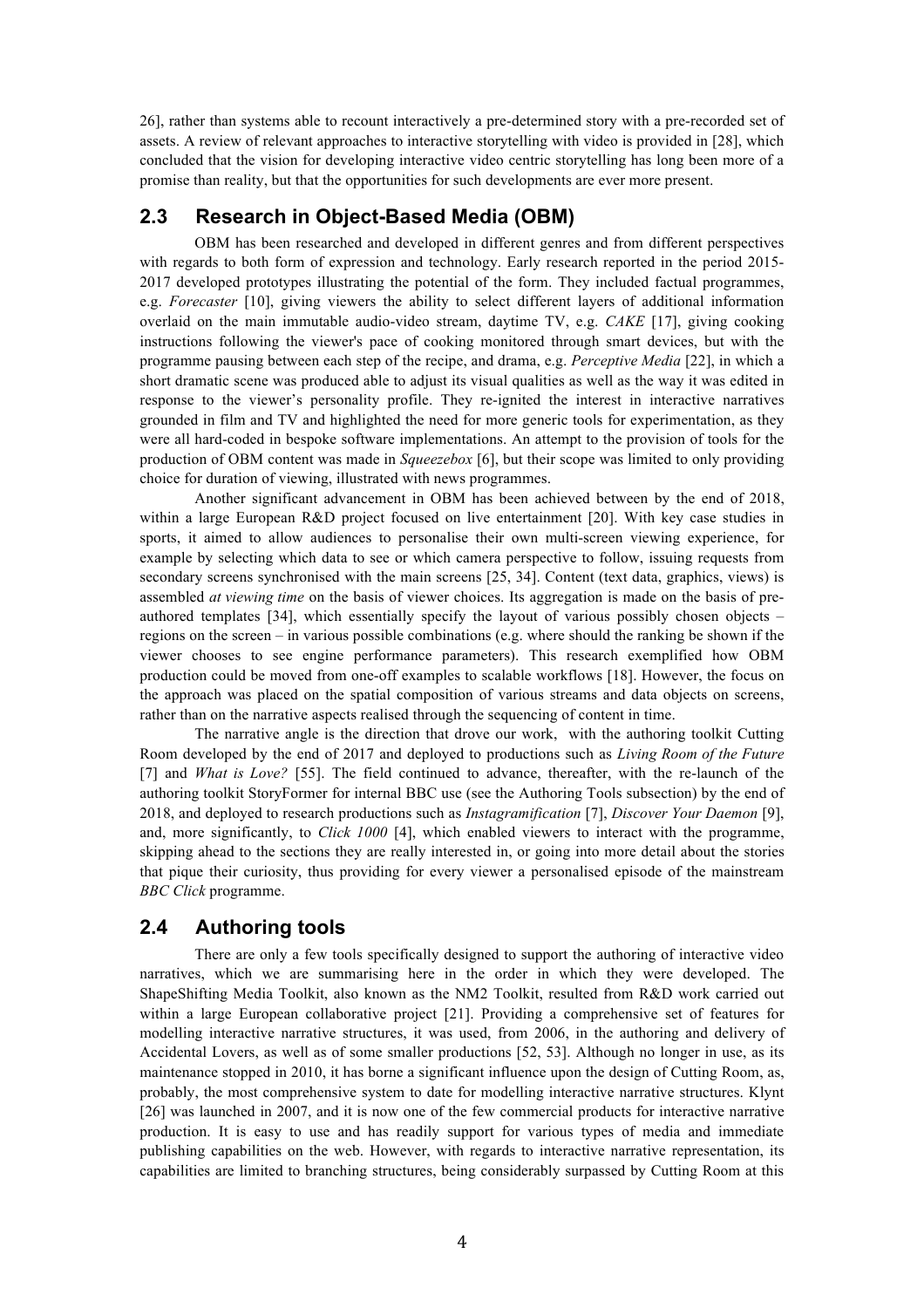end. Twine [50] was launched in 2008 and is one of the main tools used in the development of narrative games, but it has been used, for example, in writing Bandersnatch. It is essentially a tool for structuring the writing of interactive stories, as it does not support time-based audio/video media. In structures, it only supports branching, being thus considerably surpassed by Cutting Room. CtrlMovie [19], completed in 2016, is the system used in the making of Late Shift. It is presented as a generic tool, possible to be used in the production of other interactive films, but no other examples of use beyond Late Shift are provided [19]. Our own Cutting Room, which is presented in this paper, follows in time, having been completed for (experimental) production at the end of 2017. StoryFormer, in its current shape restricted to BBC internal use [12], was completed a year later, in 2018, and was used in the production of BBC Click 1000. There is continuity in concept and visual design between Cutting Room and StoryFormer. StoryFormer is less expressive with regards to modelling interactive narratives, being more or less limited to branching structures, expressed through variables and interactive elements [13]. However, as it is built on the foundations provided by the BBC's digital infrastructure, it illustrates how OBM could be incorporated in broadcasting production workflows. Although a research prototype, Cutting Room is a tool that provides the most comprehensive support for modelling interactive narrative structures, founded in a basic but powerful conceptual model.

### **2.5 Conceptual models**

Conceptual models have been developed, essentially, from two directions: narrative theory (e.g. [43]) and computational approaches to narrative understanding and generation (e.g. [36]). The former normally consist of highly abstract concepts providing versatile analytical models, way distant from the pragmatics of conceiving, designing and producing interactive video-centric fictional narratives. The latter latter normally include computational models, such as logics, being often too technical and thus distant from the authoring process of interactive fictional stories. They are also normally employed in story generation in games, rather than in storytelling with regarded time-bade media. One model that stands out is that provided through the Narrative Structure Language (NSL) [51], dedicated to the authoring of interactive TV and film and the foundation for the ShapeShifting Media toolkit. The core concepts remained the same, but aspects concerning their ability to express story response behaviour – visible mainly through the use of the tool – have been updated in light of the new underlying technologies supporting OBM (e.g. HTML5/JavaScript).

## **3 Conceptual MODEL & Authoring Toolkit**

#### **3.1 Definition and Terminology**

Aligned with the more generic definition of OBM, we define an *OBM narrative* as a story recounted essentially through time-based media which can *automatically (re)configure* itself *for each viewing* and *at the time of viewing* to best suit the context in which it is being experienced, taking into account, for example, characteristics of the device (such as screen size, connection bit rate, etc.) and/or of the individual viewing experience (such as time of viewing, age of the viewer, points of interest selected whilst viewing, etc.). An OBM narrative is *responsive* to the contexts in which it is experienced, including choices *explicitly* formulated by its active consumers and/or data *implicitly*  available, inferred through other means. We regard OBM narratives as *necessarily* preserving the continuity qualities of traditional film, in meaning as well as in form. In relation to other terms used in related areas, OBM narratives are *interactive*, *responsive*, *non-linear* and providing *personalised* experiences.

### **3.2 Approach and Architecture**

Let us consider the workflow of filmmaking:

*Writing*: a process that outputs the script

*Design*: outputs story boards, directorial decisions, pre-visualisations, etc. *Production*: filming schedules, directing and shooting; outputs the rashes *Postproduction*: colour correction, VFX, editing, etc.; outputs the final cut *Distribution*: provides the channels through which the final cut reaches audiences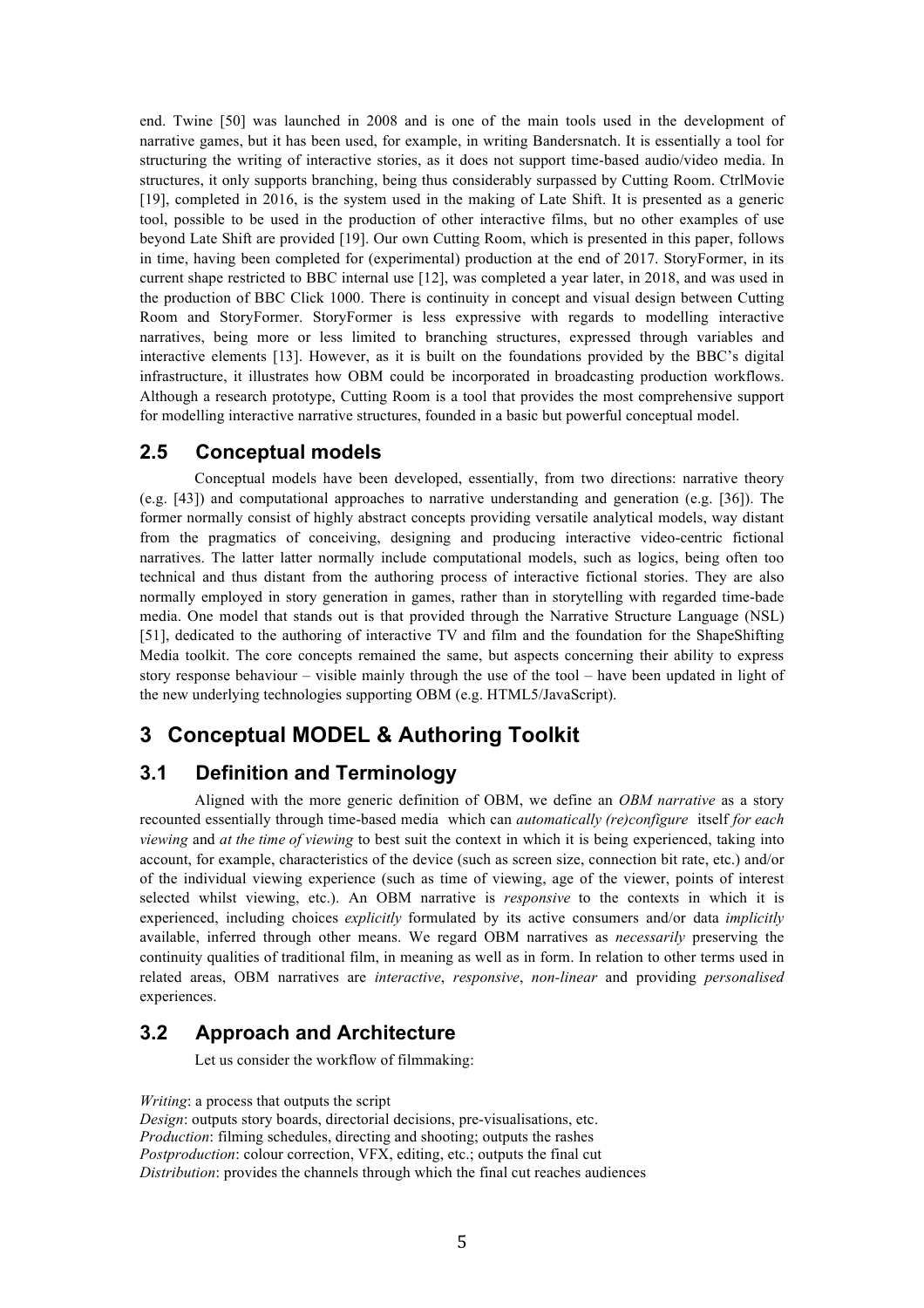Our approach to authoring OBM is founded in the editing process of postproduction. In traditional filmmaking, editors assemble the footage onto a linear and immutable time-line. In OBM, the editing process, or at least of part of it, is performed automatically, according to some logic expressed by the creative producers. Obviously this impacts all the other elements of the development and production workflow, as well as the traditional workflow itself. However, what we focused on in our research is writing, postproduction (editing) and distribution platforms.

The logics of most of the interactive films produced so far (see "Related Work") have been directly implemented in low-level programming language – they have been *hard-coded* in algorithms. Such an approach introduces a huge overhead in the overall production process – programmers are required to translate between creative producers and complex programming languages. In our approach, we are exposing the authoring of the logic of the interactive narrative to creative producers and, distinctively from other authoring tools, we do this through a set of dedicated representation structures.

Figure 1 depicts the conceptual architecture we are proposing here for OBM. It emphasises the *representational* aspect of OBM authoring and, so, it details less of the issues related to distribution.



**Figure 1: Conceptual OBM Architecture**

Authoring and distribution are regarded as separate and sequential processes, but they employ the same major functional components: a *narrative engine*, able to operationalise the logic of each particular story in each particular viewing; a *composition engine*, able to aggregate the media assets into the continuous audio-visual stream, as instructed by the narrative engine; the repository of *media assets*, representing the atomic ingredients for each particular story that can be compiled automatically.

The most important statement made by this architecture is the *factoring out of the story logic* from the other aspects related to its production and distribution. This is captured explicitly as a *distinct object* in the narrative engine. The *story logic* captures all the possible ways in which the specific story can be told, given all the possible data inputs provided by viewers themselves or extracted automatically from the viewing context. The *narrative engine* is able to operationalise each story logic into particular version of the overall story. During each viewing – distribution process – the viewing interface provides various data inputs to the narrative engine. In response, and on the basis of the overall story logic, the narrative engine dynamically compiles the corresponding version of the story. This is made in the form of *playlists* – i.e. *descriptions* of the way the media assets are to be composited. This is an iterative process. The narrative engine goes as far ahead in time in the compilation of the next playlist fragment as is possible given the data inputted up to that point. The compilation pauses where it encounters a decision in the story logic that depends on data not yet provided. As soon as new input is available, a new playlist is computed. Playlists are passed onto the *composition engine* which loads the necessary assets from the media repository and renders them into the corresponding audio-visual stream – the actual narration.

The narrative engine is a production-agnostic component and therefore reusable in the development of any OBM production. It is able to operationalise the *representational structures* of the underlying *conceptual model*. These are the structures used to model the logic of any specific OBM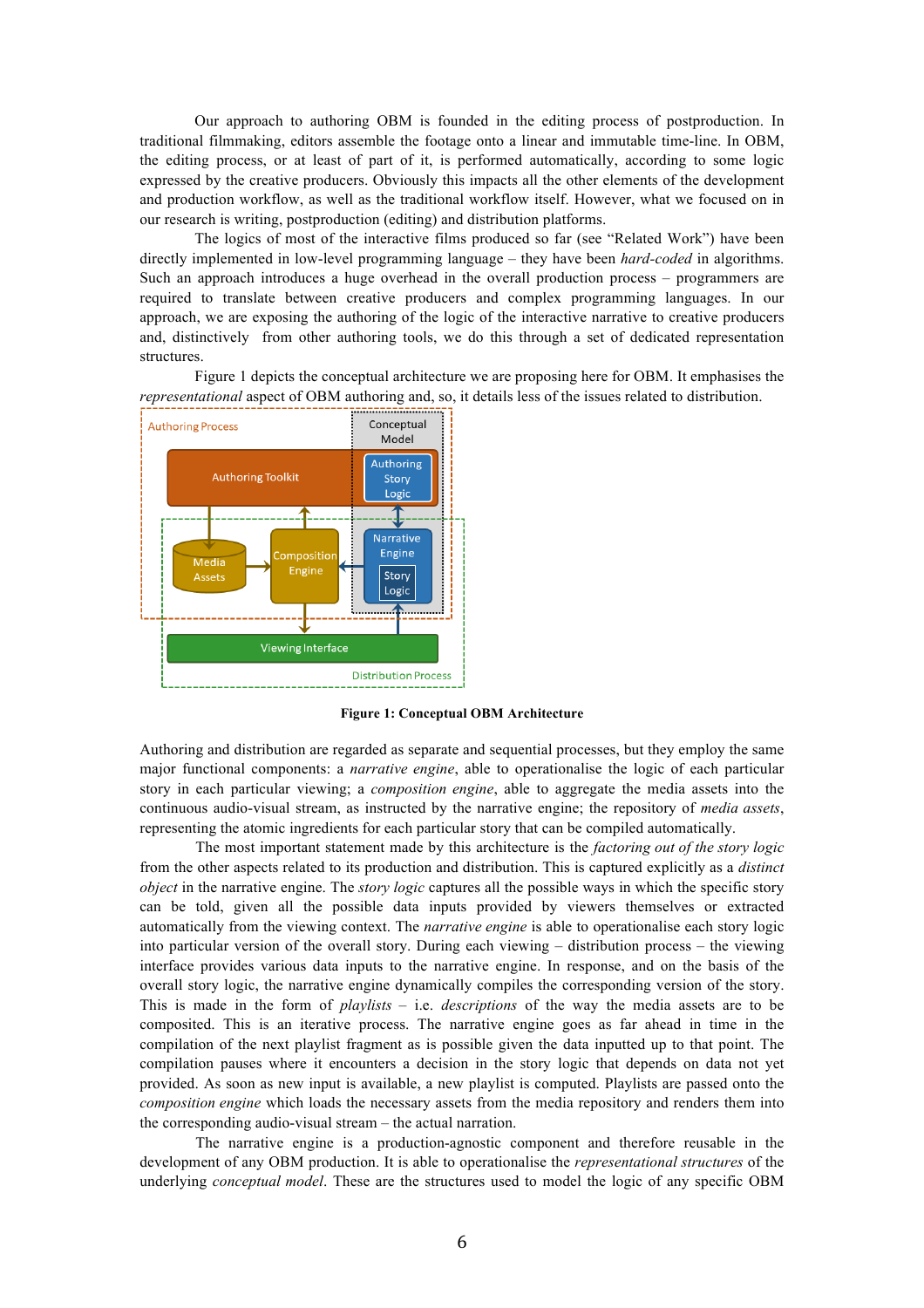interactive narrative. They have visual representations in the authoring tool – the *authoring story logic* component. They provide the means to creative producers to build story logics.

#### **3.3 Representation structures**

Our model targets the editing process, hence it consists of *conditional aggregation* structures. The *conditions* that are associated with the aggregation structures are made with reference to the standard *properties* of the objects (e.g. duration), the *metadata annotations*, the *interaction variables*, which gradually get bound to specific values at viewing time, and *internal variables*, which capture aspects of the narrative thread being shown (e.g. whether an object has been played or not).

OBM narratives are ultimately made of *atomic objects*. They are direct representations of the media assets, including video and audio clips, elements of text, graphics, data, etc. Each atomic object has a unique reference to an element of content and various metadata annotations, describing its content and narrative functions, possible to be used in the conditions of the story logic. There are also "empty" atomic objects, with no reference to content, which can be used in the *design* of the story structure or in script writing. We are not imposing any restrictions with regards to what can constitute an atom – anything, from a video clip of a few frames long, to a long clip with various data elements burnt into it. The more refined the atomic elements are, the higher the responsiveness of the production is.

Atomic objects are structured into more complex *narrative objects* through conditional aggregation structures. A distinctive characteristic which sets us work apart from others is their *recursive nature*. A narrative object is either atomic or is the result of the aggregation of other objects via one of the pre-defined structures. A complete production is also a narrative object.

Two principles guided our choice of aggregation structures: *expressiveness* – i.e. ability to capture complex logics as required by the development of comprehensive interactive productions; and *meaningfulness to creative producers –* to foster their creative thinking. The fundamental set consists of *conditional fork*, *selection group*, and *conditional layered structure*. The fork is an easy to understand concept, representing branching, whilst the selection group and conditional layered structure build on the notion of *bin* and *layer* in traditional non-linear editing systems.

A *conditional fork* links one origin object with any number of destination objects. Each link has a condition associated with it and, if evaluated to true at viewing time, it represents a potential sequence from source to destination in the playlist. Default rules accompany this structure, stating how to disambiguate, in case more than one link is enabled, or specifying a destination in case none is enabled (to ensure continuity). The *selection group* contains a set of narrative objects, either explicitly enumerated or implicitly, via an expression, and a selection condition which evaluates, at viewing time, to one or more objects from the set. If there is only one, it is the object that will be placed in the playlist when the group is interpreted. If there are more, default rules similar to the fork's are applied. The *conditional layered structure* assembles objects to be played in parallel. It has a leading layer, which constitutes the reference and drives the reasoning, and additional layers which, through associated conditions, are enabled or not at viewing time. In addition, it provides for dynamic synchronisation through *trigger mechanisms* – events on the timeline of a layer can start or stop the playout of another layer. The *interactive object* is a special type of narrative object, designed to support explicit viewer interaction or extraction of data from other devices or platforms. It defines an interaction variable, which becomes bound to a specific value upon viewer or device interaction, or is defaulted to a value if in the absence of an interaction. For viewers, it includes a cue and an acknowledgment, both with timings that can be set at authoring. Reasoning with the story logic and interactive elements at viewing time is, essentially, a constraint solving problem: the narrative engine compiles fragments of playlists after the completion of each interaction object, going as far in the narrative space as possible – i.e. until it reaches a condition that has an unbound interaction variable.

Although targeting postproduction, the structures defined here serve also as design aids in conceptualising the interactive story before production as well as for the script writing process.

### **3.4 Cutting Room**

Cutting Room is the authoring toolkit we developed which implements the representation structures described above (see Figure 2). It provides the following tools: media asset ingestion tool, atomic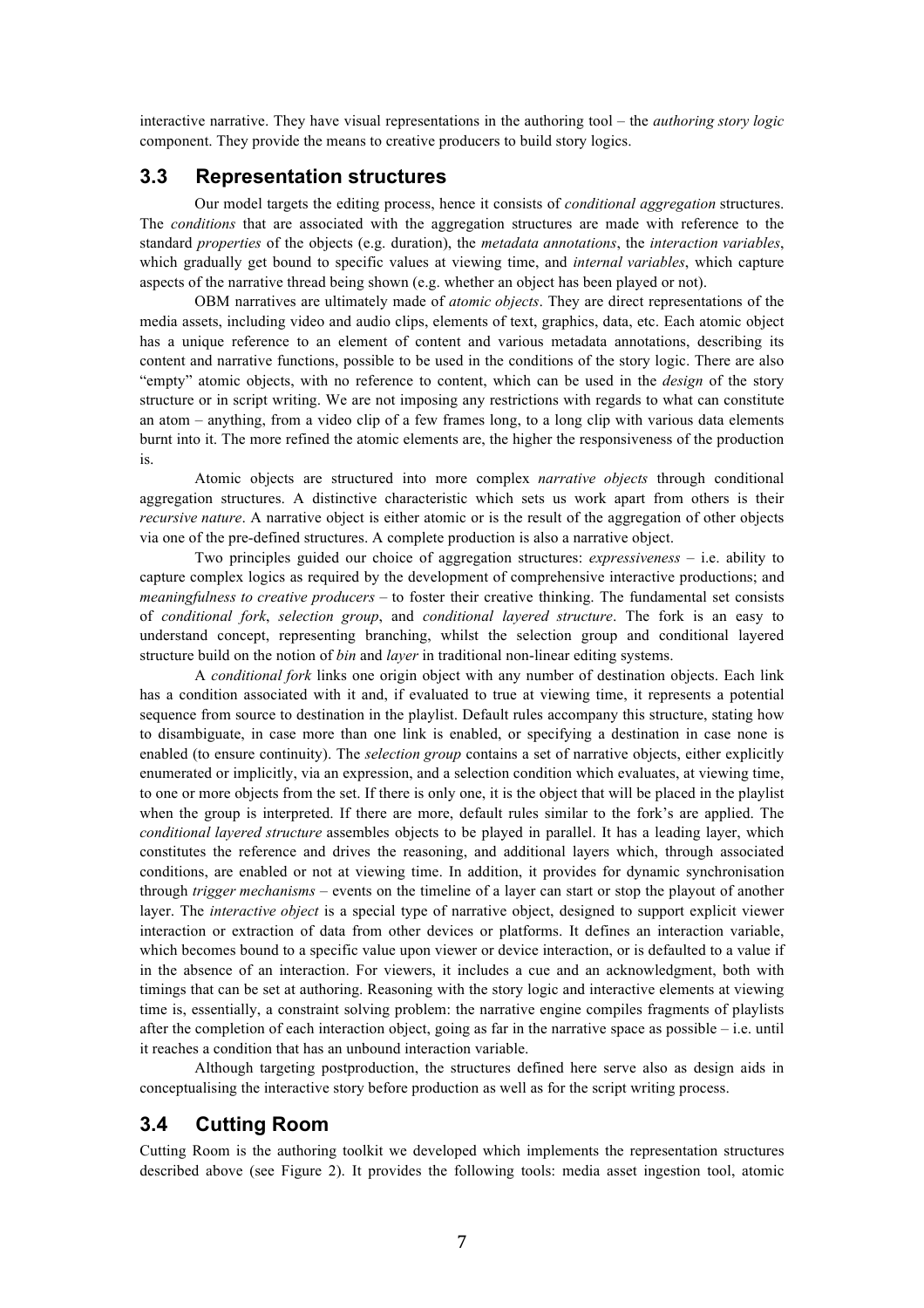narrative object browser, ontology definition, narrative objects inspection tool, which allows also for specific annotations to be made, and, most importantly for this paper, the story logic authoring tool. The latter tool allows for objects to be aggregated in more complex objects. Each structured object can be navigated in and out. As a limitation, the story logic authoring tool allows the viewing of only one type of structure at any one time: all the fork structures at the same level; the content of a selection group; or the layers of a conditional layered object. Figure 2 shows the top layer of the production *What is Love?*, consisting of two sequenced atomic narrative objects, followed by a selection group, then another atomic object forking into four objects possible in the sequence, continuing with two layered structures. In addition, Cutting Room also provides a preview tool and a playlist visualisation tool.



**Figure 2: Cutting Room**

Cutting Room is implemented in JavaScript, is fully web compatible and supports the creation of OBM narratives which are HTML5 compliant, therefore possible to be viewed in any HTML5 browser. Online delivery of OBM narratives is achieved by *exporting* them as a static, client-side webpage, including two JavaScript libraries: the narrative engine and the composition engine (See Figure 1). The former is implemented by and proprietary to us. The latter is an open source client-side library developed by BBC R&D, called Video Context [10]. It uses HTMLWebGL canvas to render video frames as textures.

Cutting Room was used in the authoring of a number of OBM interactive narratives, including *What is Love?*, which is described below.

## **4 What is Love?**

### **4.1 Commission**

We secured an investment of £20,000 to commission a media production company to develop an OBM interactive film employing the Cutting Room toolkit. We received eight applications in the form of a one page story treatment and a development plan. We shortlisted three and selected Symbolism Media, a production company set up in York, to develop a 20 min long interactive film, *What is Love?* The story promised to provide the richest space for exploring OBM fictional storytelling. The film's director and the producer have previously worked in visual effects for Imaginarium Studios, on largebudget films, such as *Star Wars: The Last Jedi*. Both had significant experience in technology focused film and TV production through VFX, but neither, nor the script writer, had any previous experience of interactive film.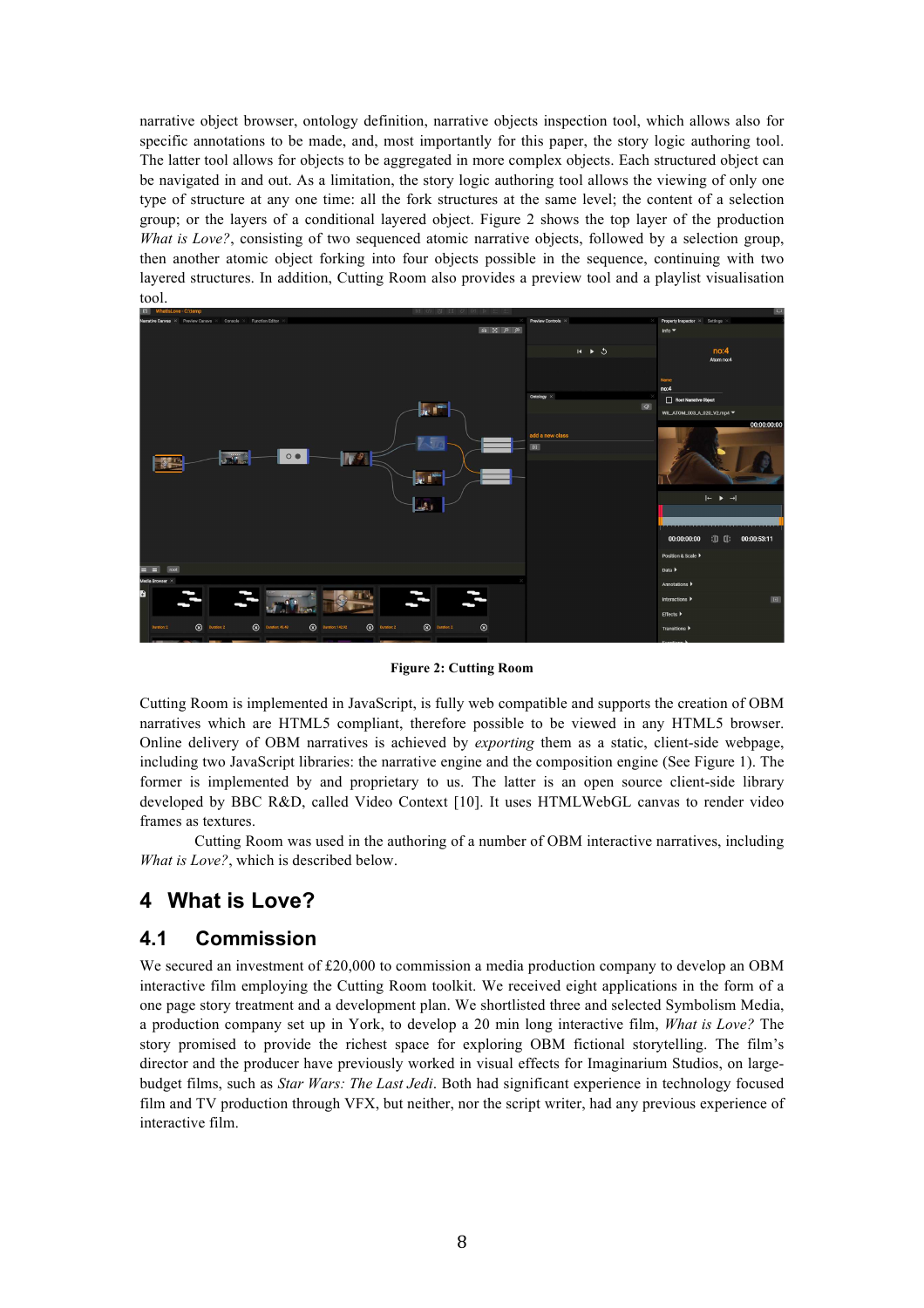#### **4.2 Story Concept**

*What Is Love* is the story of a triangular relationship between Amelia, a talented dancer, Jack, her partner and a rising star software developer, and Zee, Amelia's devoted AI butler. Their relationship is witnessed and sometimes intruded upon by Amelia's social network followers.

Amelia and Jack live in separate countries and, worse, in different time-zones. But most problematic is that they both live hectic lives and cannot find many occasions to talk directly to each other. So, their communication mainly happens through Zee. Zee is like a most-trusted friend and messenger. However, Zee belongs to Amelia and its mission is to make her life as happy as possible. Amelia sometimes asks Zee to keep things secret from Jack. Zee edits Jack's bouts of anger to reduce their impact upon Amelia. It has a sharp logical intelligence. It is capable of mimicking people's appearance, including Jack and Amelia's, morphing its voice and face into anyone's. Delicate voice nuances and subtle facial expressions are all within its control. But when it comes to reading and responding to emotion, Zee is still naïve and needs our help.

Zee is also Amelia's "secretary" in interacting with her rich social network. Amelia sometimes asks Zee to share too intimate details with her followers. The boundaries between reality and fiction, happiness and ignorance, intimacy and exposure are challenged. Zee faces these challenges. How would AI be able to mediate such situations? The AI is the veil, as, ultimately, *What is Love?* challenges us, the viewers.

The ultimate shape of the story is determined by our interactions. We are asked by Zee to help its decisions. When we do, we mark points of interest, about which we have a view. The story then exploits this, by challenging us with pro, and counter, arguments. The denouement, then, reveals our interventions and sheds a stronger critical light upon our views. The narrative intent is that, through interaction, we build a closer emotional connection to the issues to which we react, allowing for deeper messages to be conveyed.

Non-linearity was conjectured to be required for two reasons. One was to enhance the sense of urgency of the viewers' interventions, particularly when less activity is detected, by increasing the dramatic tension through faster cutting and the choice of higher tension scenes. The other one was to identify issues with which the viewer gets emotionally connected – signalled through interaction – and subsequently to explore them more in depth by following the respective story threads.

#### **4.3 Interaction concept**

The interaction mechanisms are versions of social media interaction. One is standard, allowing the active viewer to like or dislike posts by Amelia or her followers, but mainly suggestions by Zee. This is used when a faster reaction is required. The other mode allows more versatility with regards to the expression of an emotional response to a situation or a reaction by Zee and involves a series of emojis varying from loving to hating. In the first part of the story, as the viewers become familiar with the interaction mechanism, they don't carry much meaning. Later, they become more meaningful in influencing the development of the story. Also, initially, the cues for interaction are quite explicit and visible, but after a few interactions, they become more discrete.

### **4.4 OBM Implementation in Cutting Room**

*What is Love* was fully implemented in Cutting Room. We do not have the space to provide a detailed description of the story logic expressed in our model, but will illustrate it with two examples.

*Like* interactions are used in points in the film in which Amelia shares posts on her social media feed. This structure is implemented as a layered object consisting of three layers: the video showing Amelia (including audio); a text box containing the post; and an interaction object giving the cue for input to the viewer, defining a variable that stores the input ("like" or "no reaction"), and an animated picture containing a series of hearts cascading up the screen on transparent background, shown as a response to viewer interaction. Each post is triggered by Amelia giving a waving hand gesture and saying the word "share!". In turn, after a second, this triggers the interactive object, cueing the viewer for interaction. The like interactions are provided in a sequence, allowing the harvesting of viewers' points/topics of interest. These would inform the choice of the subsequent chapters of the story. Despite the design and the logic readily expressed in Cutting Room, the choice of subsequent chapters was not implemented in *What is Love?* due to production costs.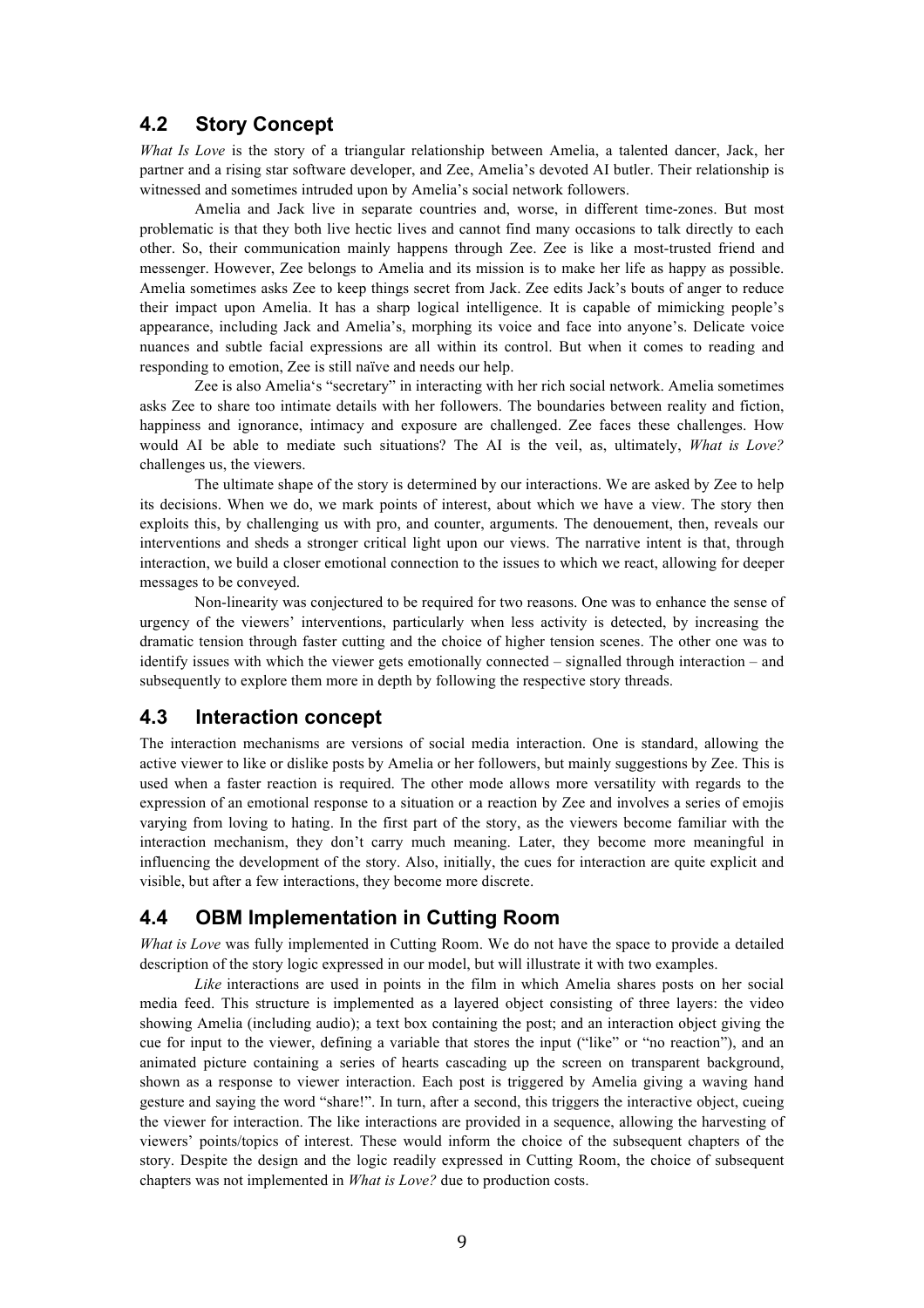*Emoji interactions*. It has a similar OBM structure to the "like" interactions with regards to eliciting viewer input, as it harvests point of interest associated with emotional responses. There is a sequence of such interactions which lead to a group structure which develops the themes, in accordance to the viewer's choices. The group's selection condition maximises the combination of theme and interest.

The intention was also to use these variables in the final scene and make Zee break the fourth wall by referring specifically to the viewer's guidance. In this instance, too, the production costs required a simplification, namely the provision of a smaller set of endings, responding in more general terms to the viewer's choices.

### **4.5 Delivery interfaces**

The film was shown as an installation in a custom built display unit which contained 2 TFT screens with 1080p resolution. The larger 32" screen was placed at the back of the display unit, and showed the film's main narrative. The second screen, 27" in size, was housed face-down in the ceiling of the display unit and created a holographic reflection on a 2mm piece of glass, housed at 45° from the top back of the display to the bottom-front (a pseudo-holographic Pepper's Ghost display). It was used to display information pertaining to interaction points. Viewers initially interacted with the film using simple hand gestures via a LeapTM Motion controller, which was replaced, after some initial feedback with a standard mouse.

### **4.6 Exhibition**

*What is Love* was presented at the 2018 York Mediale, an international biannual Media Arts Festival. It is to note that this was one year before *Bandersnatch* and *Click 1000* (see the "Interactive fictional stories" section). The setting for the exhibition was a 12th century, Grade 1 listed, Anglican church. In total, 6 viewing booths were constructed, each allowing a group of up to three people to simultaneously view the film. When watched in a group setting, a single person was asked to control the interactions.

The exhibition ran for a period of seven days, from 30 October to  $6<sup>th</sup>$  November. During this period, more than 900 visitors experienced the interactive production. About mid-way through the exhibition, viewer feedback uncovered problems with the interaction interface (see above) as well as insufficient visual and aural signposting in some points of interaction. Both problems were fixed by correspondingly amending the production.

## **5 Evaluation**

Three types of evaluations have been carried out: one by the Mediale team, reported in [55], and two by this research team, reported here: a questionnaire, to understand how aspects related to OBM narratives resonate with the general public, and interviews with the production team and three industry experts to analyse the form and the creation and production processes. Although the evaluation done by the Mediale team did not involve us, it is still worth mentioning that *What is Love?* received full marks for 8 out of 12 surveyed categories, including concept, captivation, distinctiveness, originality and excellence, making it one of the most appreciated exhibit of the festival [55].

### **5.1 Questionnaire**

#### **5.1.1 Aspects surveyed**

Our survey comprised of nine questions (Q1-9), all responses being rated using a 5-point Likert scale from −2 (not at all / very poor) to +2 (fully / very good). The initial two questions asked respondents to rate their perceived interest in (Q1) and engagement with (Q2) the overall experience. Q3 assessed whether the interactivity added to, or detracted from, the film experience, and O4 assessed the extent to which *What is Love?* had made the visitor interested in interactive narrative drama. The final five questions (Q5-9) related to the quality of individual aspects of the production: exhibition (Q5), story (Q6), aesthetics of moving picture and sound (Q7), acting (Q8) and interaction (Q9). Following this, two binary tick-box questions were provided, asking whether the visitor had experienced interactive TV or film narratives before and if they would be interested in seeing further examples of this form in the future. Finally, there was a space for any comments visitors wanted to feedback. The surveys were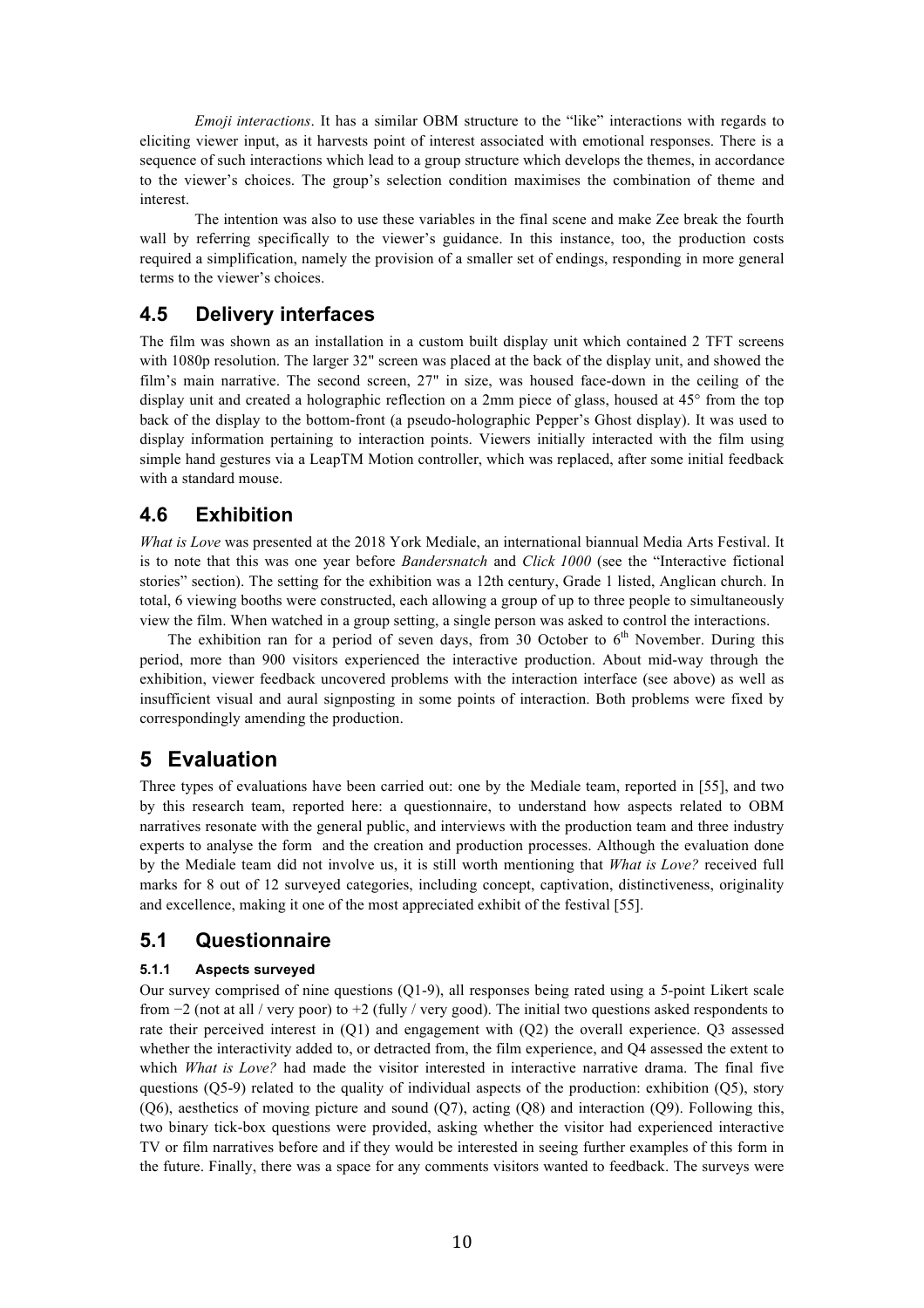kept completely anonymous, with respondents given only the option to provide their approximate age range (<30, 30−50, >50) and their occupation.

#### **5.1.2 Data collection**

Upon leaving the exhibition, random visitors were asked to complete a short survey. When the film had been viewed in a group, the viewer who had been in control of the interactions was asked to complete the feedback. We had 94 overall completed and valid questionnaires, and we use R to denote this number. Of the full set of respondents,  $r_1=46$  experienced the exhibit before the interaction amendment (see section 4.6) and  $r_2=48$  after. This sub-division, which is of almost equal sizing, allowed an informed analysis of the effect that the design alteration had upon the viewers experience.

In the following sections, we use  $\bar{x}$  and  $\tilde{x}$  to denote the mean and median, respectively. When significance is reported between the two sub groups, a comparison was calculated by using a Mann-Whitney U test. The limit for establishing a significance in the two datasets was defined as  $p \le 0.01$ .

#### **5.1.3 Summary of results**

Figure 3 shows the distribution of respondents' feedback for each question. Two questions were rated positively ("good" or "very good") by 80% or more of the respondents – exhibition quality ( $Q5=83\%$ ) and aesthetic quality ( $Q7=80\%$ ). Three were rated positively by 70% or more respondents – interesting  $(Q2=79%)$ , made you interested  $(Q4=77%)$  and acting quality  $(Q8=71%)$ , with engagement and story quality and almost in the seventies  $(Q1=69\% , Q6=69\%)$ . The only question that was positively by fewer people, but still over half of the respondents, was related to the value added by interactivity (Q3=54%). However, this was severely impacted upon by the inappropriateness of the interaction device and signposting, as the analysis below will illustrate. If we consider only the data after the iteration, when the problems were fixed (i.e. restricted to  $r<sub>2</sub>$ ), this question too, was evaluated positively by numbers approaching 70%.

For all the questions save two, the number of people evaluating positively  $-$  i.e. either "good" or "very good" – surpass the numbers giving lesser evaluations – i.e. "neutral", "poor", or "very poor". The exceptions are interactivity adding to the experience  $(Q3)$  and quality of interaction  $(Q9)$ , which, even after the iterative fix, had the people evaluating as "neutral" surpassing those evaluating "very good" (but not those evaluating "good"). This indicates that interactivity remained the trickiest and weakest aspect of the production.

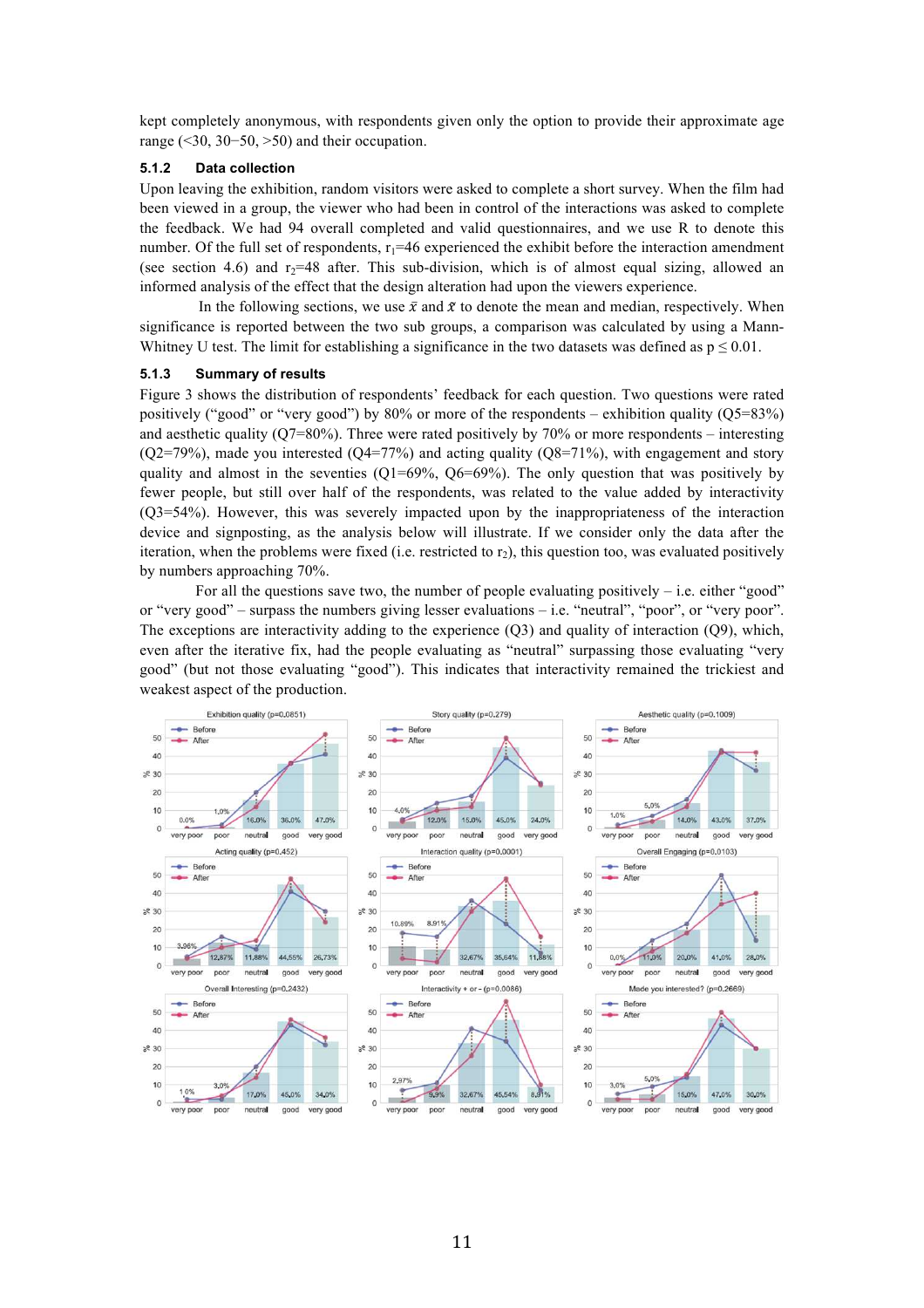#### **Figure 3: Distribution of questionnaire data (from left top to bottom right: Q5, 6, 7, 8, 9, 1, 2, 3, 4)**

#### **5.1.4 Overall experience and the value of interaction**

Table 1 summarises respondents' feedback on Q1-4. Responses to Q1 and Q2 highlight that, overall, viewers found the experience to be both positively engaging (Q1,  $\overline{R} = 0.862$ ,  $\overline{R} = 1$ ) and interesting  $(Q2, \overline{R} = 1.074, \widetilde{R} = 1)$ . There was a significant improvement in the overall rating of engagement  $(Q1)$ as a result of the change made midway through the exhibition ( $\bar{r}_1 = 0.64$ ,  $\bar{r}_2 = 1.06$ , p = 0.01), but not with regards to the overall interestingness. Q3, asking whether interactivity added to or detracted from the production, despite a positive evaluation (Q3,  $\bar{R} = 0.46$ ), received the lowest overall value. However, there is a significant improvement after the design iteration in the viewers' consideration that interactivity added value to the production ( $\bar{r}_1 = 0.23$ ,  $\bar{r}_2 = 0.68$ , p < 0.01). Q4, asking whether the production had made viewers interested in interactive dramatic narrative as a form of storytelling, received positive responses overall, but, also, saw no significant improvement after the iteration.

**Table 1: (Q1-4) Engagement ratings, summary statistics** 

|                                                  | $r_{1}$ | $r_{\rm{2}}$ |  |
|--------------------------------------------------|---------|--------------|--|
| $(Q1)$ Overall engaging $0.64$ 1.06 0.86 0.010   |         |              |  |
| (Q2) Overall Interesting 1.00 1.14 1.07 0.243    |         |              |  |
| (Q3) Interactivity + or - $0.23$ 0.68 0.47 0.008 |         |              |  |
| (Q4) Made you interested? 0.84 1.04 0.95 0.266   |         |              |  |

#### **5.1.5 Perceived quality**

Table 2 summarises respondents' feedback on Q5-9, relating to the audience's perception of the quality of specific elements of the production. All areas were received positively by respondents (Q5-9,  $\bar{R}$  > 0), the highest received being the quality of the exhibition ( $\overline{R}$  = 1.29) and the lowest being the quality of the interaction (Q9,  $\overline{R}$  = 0.30). However, it had a very significant improvement after the iteration ( $\overline{r_1}$ )  $= -0.16$ ,  $\bar{r}_0 = 0.70$ , p = 0.001), taking it form negative values to a value closer to 1. None of the other four questions (Q5-8) were significantly affected by the design iteration.

**Table 2: (Q5-9) Quality ratings, summary statistics** 

|                  | ī.       | $\bar{r}$         | $\overline{R}$ | p               |
|------------------|----------|-------------------|----------------|-----------------|
| (Q5) Exhibition  |          | 1.16 1.40         | 1.29           | 0.085           |
| $(Q6)$ Story     | 0.66     | 0.80              |                | 0.73 0.278      |
| (Q7) Aesthetic   | $0.95 -$ | $1.22 \quad 1.10$ |                | 0.100           |
| $(Q8)$ Acting    | 0.75     |                   |                | 0.78 0.77 0.452 |
| (Q9) Interaction | $-0.16$  | 0.70              | 0.30           | 0.0001          |

#### **5.2 Expert analysis**

The production company, Symbolism, although experienced in very large budget film productions employing significant technological innovations, have found the production workflow of interactive film extremely challenging. Writing was the most difficult part of the process, posing a difficult challenge in solving two opposing requirements: providing a reason for the viewer to interact and allowing the story to flow naturally. For a traditional scriptwriter, narrative continuity seemed to invalidate the need for interaction, whilst the insertion of events that would motivate viewer interaction seemed to break the continuity of the narrative. Cutting Room helped, but was not sufficient to support an effective development of the script.

There was a divide between the intentions regarding the structure of the interactive narrative agreed in design workshops and the ones resulted after the content had was produced, which simplified significantly the design. This aspect uncovered the problems raised by this new form with regards to the production workflow. A more iterative development process was found to be necessary, but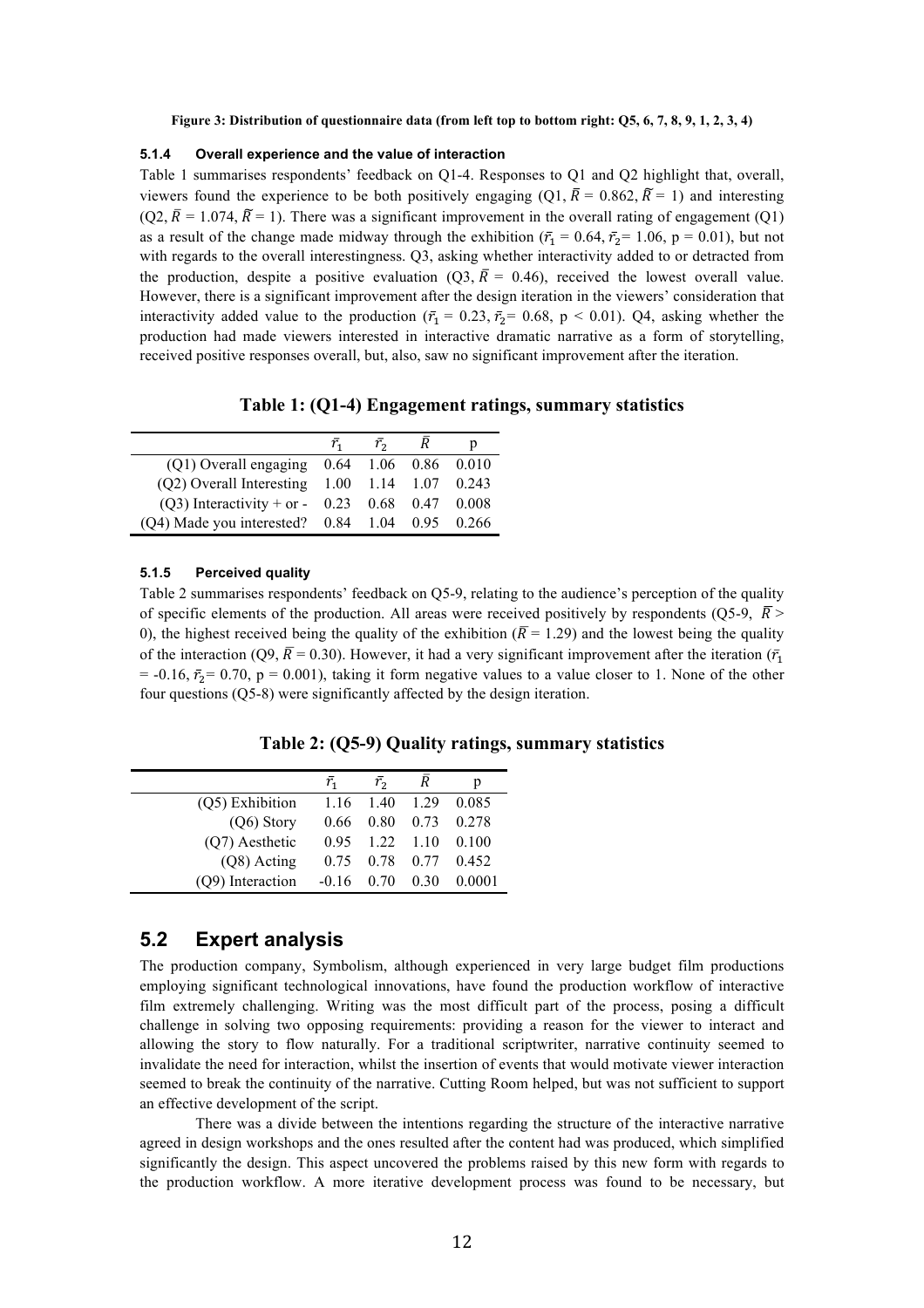difficult to implement, not least, due to the requirements for continuity. The abstract description of the footage might come naturally from experimenting with Cutting Room, but its realisation in production proved to be a difficult process. This uncovered the need for shooting grammars that allow a more flexible aggregation of content.

However, save all these problems, the production team became accustomed with the aggregation structures provided by Cutting Room and ended up describing *What is Love?* in the terms defined by our conceptual framework. Although the team did not achieve autonomy in using Cutting Room, they became comfortable users under our supervision and advice.

The key finding made with the production team as well as the industry experts regards the interaction mechanisms. Liking or disliking social media posts or providing emotional responses to them, indeed simple and meaningful, was concluded to be too simple as an interaction mechanism. In hindsight, everybody agreed that the overlay of social media with interactive storytelling, in story as well as viewer interaction, could indeed lead to a new form of interactive storytelling. The viewer should be made to believe they are one of Amelia's followers, and be given exactly the same interface for interaction as social media provides, via a secondary screen. The story employs social media in its plot and exposes it as a means of interaction to audiences. This concept appears to be very rich, as it could be used in individual viewing as well as social viewing. In the former case, interactions from other followers are staged. In the latter, they can be real communications between actual viewers, either in an asynchronous model, accumulating posts from prior individual viewings, or in a synchronous model, when all the viewers are watching at the same time.

Finally, the current short film developed here was found suitable to be the introduction of a longer movie. It prepares and surprises the viewer and illustrates the value of their interaction. The story could continue in earnest to take the viewer on a journey they can affect and explore.

## **6 DISCUSSION**

All the key exemplar productions representing the state of the art, save *Accidental Lovers*, provide the viewer with binary choices which then determine the development of the story events. Through *What is Love?* we identified the potential for a more subtle and possibly more rewarding interaction – social media. The *potential* is demonstrated by *What is Love*, but it remains a hypothesis reached through the expert analysis.

*What is Love?* has been positively received by its viewers. This is encouraging, but we should consider that the positive evaluations might have been triggered by the (still) novelty of the paradigm. More refined evaluations are needed to really understand the public's position in this regard. Cutting Room provides the means for carrying out such experiments. Nevertheless, we have been able to make an insightful discovery with regards to how do we make interaction an intrinsic part of the story, rather than being a simple add-on. The use of social media in the story space as well as being exposed to the viewers.

The designs have been far more ambitious than what the final production illustrated. This, on one hand, illustrates the potential of Cutting Room to inform thinking, but, on the other, uncovers the need for more research into the understanding of the corresponding production workflows.

Despite a generous production budget, major simplifications to the story concept still had to be made to ensure its realisation. Various narrative structures that had been agreed at the design stage – e.g. increased pacing of storytelling to motivate interaction and developing the story along points of interest expressed indirectly through interaction – had to be discarded or severely simplified in the final implementation. This uncovers a major challenge in the development of this form: the provision of persuasive OBM exemplars to audiences.

## **7 CONCLUSION**

This study, we hope, answers a number of fundamental questions. How do we conceive and think of non-linear story spaces that could result in meaningful and attractive linear story threads? What concepts*,* representations or structures could we employ to transform large stories spaces into comprehensible objects to the human mind? For this, we proposed a conceptual model dedicated to thinking of and designing OBM interactive fictional stories. Its recursive nature aims to allow creative producers to transform large stories spaces into comprehensible objects. How do we express our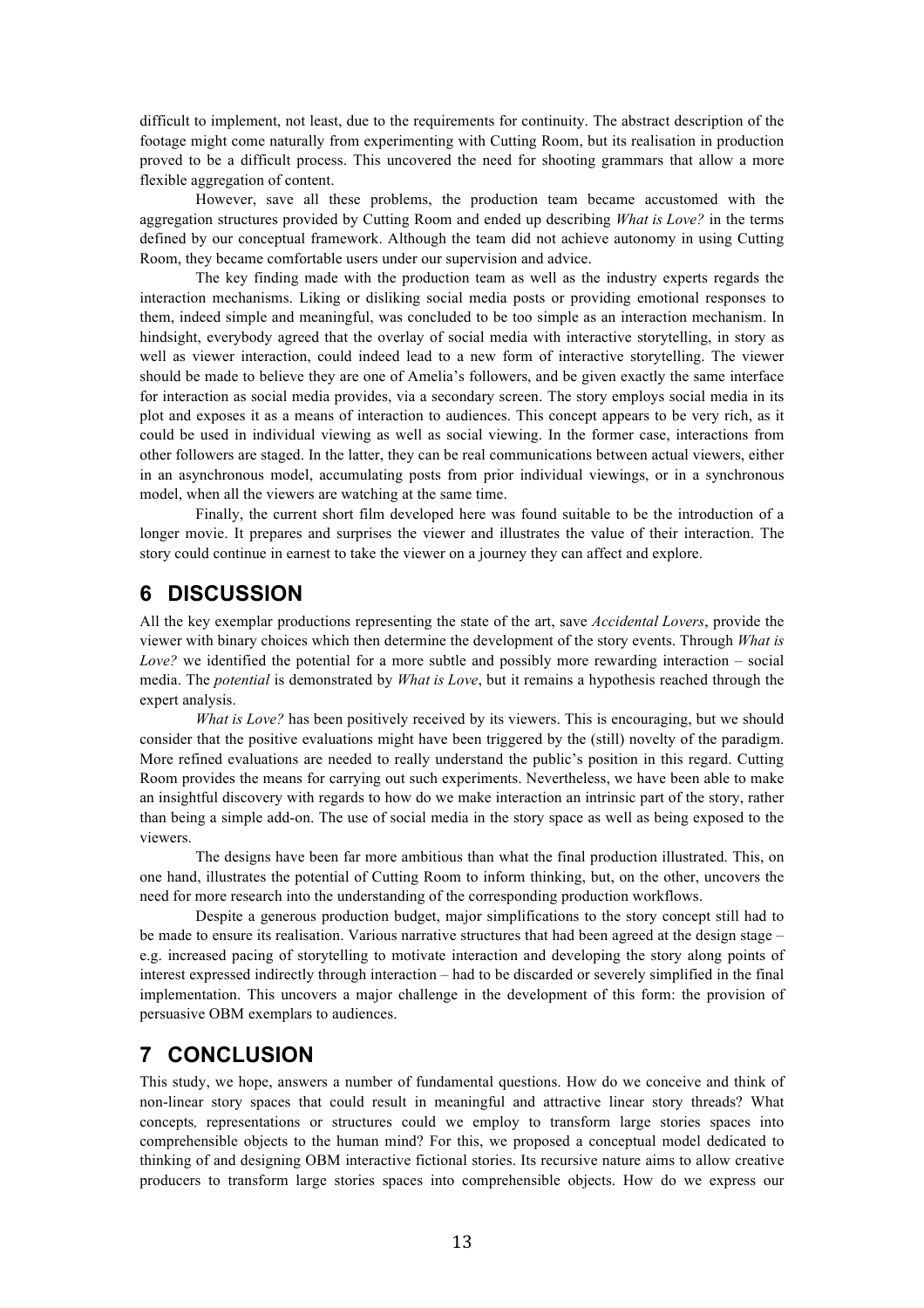thinking into something that the medium can operationalise itself? For this, we proposed Cutting Room, an authoring tool able to operationalise the structures of the conceptual model. How do we make interaction an intrinsic part of the story, rather than being a simple add-on? This we answered with a conjecture regarding the potential of integrating social media into the story as well as exposing it as a mechanism for interacting with the story.

We have presented an end-to-end study in authoring OBM fictional narrative experiences. We trust it constitutes a milestone in the development of OBM for fictional storytelling.

#### **ACKNOWLEDGMENTS**

This work has been supported by Digital Creativity Labs, with funding from EPSRC, AHRC and InnovateUK, grant number EP/M023265/1, a University of York Impact Accelerator grant, and a BBC Connected Studios grant. We thank Sharon and Ben Reid of Symbolism Media, for their passion in the making of *What is Love?* and their valuable professional insights, and the BBC R&D's Future Experience Research team, with which we collaborate closely in the development of OBM.

#### **REFERENCES**

- 1. Jorge Abreu, João Nogueira, Valdecir Becker, and Bernardo Cardoso. 2017. Survey of Catch-up TV and other time-shift services: a comprehensive analysis and taxonomy of linear and nonlinear television. Telecommunication Systems 64, 1, 57–74. https://doi.org/10.1007/s11235-016-0157-3
- 2. *Accidental Lovers / Sydän Kierroksella*. Broadcast by YLE, Finland. 2016/17. Crucible Studio (UIAH) and YLE, Finland. https://www.imdb.com/title/tt0940877/
- 3. María Arinbjarnar, Heather Barber, Daniel Kudenko. 2009. A Critical Review of Interactive Drama Systems, In the AISB Symposium on AI and Games, April 2009, Edinburgh, Scotland. https://www.researchgate.net/publication/251331124\_A\_Critical\_Review\_of\_Interactive\_Drama **Systems**
- 4. *Bandersnatch*. Netflix. 2018. House of Tomorrow and Netflix. https://www.imdb.com/title/tt9495224/
- 5. *Click 1000*. BBC. 2019. https://www.bbc.co.uk/programmes/m0006kdt
- 6. BBC R&D, *Squeezebox*. 2015, accessed January 2020. https://www.bbc.co.uk/rd/projects/squeezebox
- 7. BBC R&D, *Living Room of the Future*. 2017, accessed March 2020. https://www.bbc.co.uk/rd/blog/2017-10-on-the-living-room-of-the-future
- 8. BBC R&D, *Instagramification*. 2019, accessed January 2020. https://www.bbc.co.uk/taster/pilots/instagramification
- 9. BBC R&D, *His Dark Materials, Discover Your Daemon*. 2019, accessed January 2020. https://storyplayer.pilots.bbcconnectedstudio.co.uk/experience/HDMadventure
- 10. BBC R&D. Video Context Library. Accessed January 2020. https://github.com/bbc/VideoContext
- 11. BBC R&D, Object-Based Media. 2020, accessed January 2020. https://www.bbc.co.uk/rd/object-based-media
- 12. BBC R&D. StoryFormer. Accessed March 2020. https://www.bbc.co.uk/rd/blog/2018-10-objectbased-media-tools-storyformer
- 13. BBC R&D. StoryFormer Tutorial. Accessed March 2020. https://live-makerboxfiles.s3.dualstack.eu-west-1.amazonaws.com/StoryFormer%20Tutorial.pdf
- 14. Richard Bell and BBC. 2017. BBC iPlayer Report. http://downloads.bbc.co.uk/mediacentre/iplayer/iplayer-performance-sep17.pdf
- 15. P Brooker, J Vines, S Sutton, J Barnett, T Feltwell and S Lawson. 2015. Debating Poverty Porn on Twitter: Social Media as a Place for Everyday Socio-Political Talk. Proceedings of the 33rd Annual ACM Conference on Human Factors in Computing Systems, April 2015, 3177-3186. https://doi.org/10.1145/2702123.2702291
- 16. Pablo Cesar. 2015. Immersive Shared Experiences (Keynote). Proceedings of the 3<sup>rd</sup> International Workshop on Immersive Media Experiences – ImmersiveME'15, 19–19. https://doi.org/10.1145/2814347.2814355
- 17. Jasmine Cox, Rhianne Jones, Chris Northwood, Jonathan Tutcher, and Ben Robinson. 2017. Object-Based Production: A Personalised Interactive Cooking Application. Adjunct Publication of the 2017 ACM International Conference on Interactive Experiences for TV and Online Video, 79–80. https://doi.org/10.1145/3084289.3089912
- 18. Jasmine Cox, Matthew Brooks, Ian Forrester and Mike Armstrong. 2018. Moving Object-Based Media Production from One-Off Examples to Scalable Workflows, BBC R&D White Paper, WHP 334.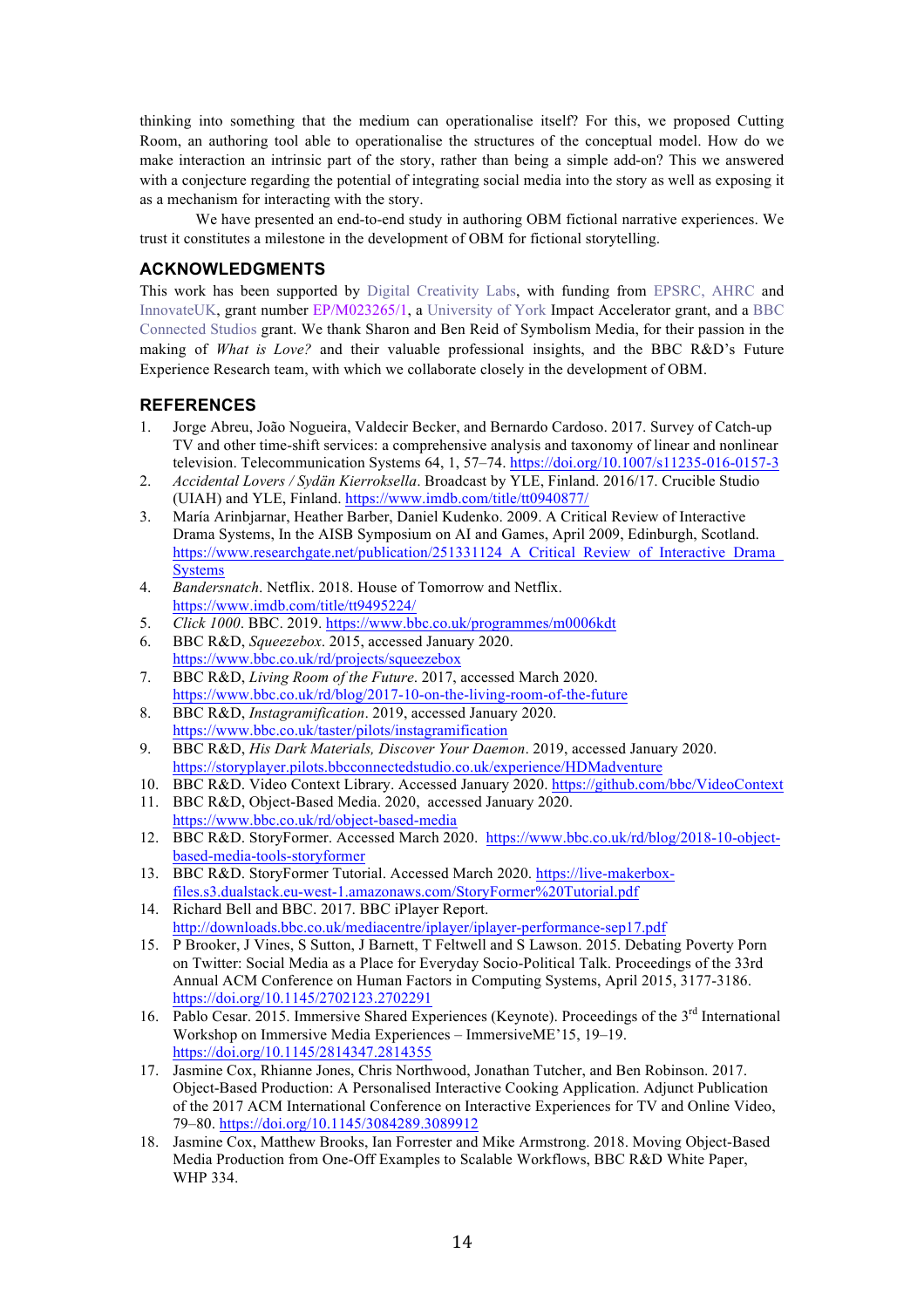- 19. CtrlMovie Software. Not publically available. https://www.ctrlmovie.com/
- 20. EU Horizon 2020 R&D project: 2-IMMERSE. Accessed January 2020. https://2immerse.eu/
- 21. EU FP6 R&D project: New Media New Millennium (NM2). Accessed March 2020. https://cordis.europa.eu/project/id/004124
- 22. Anna Frew and Ian Forrester. 2017. Evaluating Visual Perceptive Media. In Lecture Notes in Computer Science (LNCS), Vol. 10690, 323–326. https://doi.org/10.1007/978-3-319-71027-3\_35
- 23. *Inside the Haiti Earthquake*. www. 2010. PTV Productions and TVO, Canada. http://insidedisaster.com/haiti/experience
- 24. *Karen*. iOS and Android app. 2015. Blast Theory and National Theatre Wales, UK. https://www.blasttheory.co.uk/projects/karen/
- 25. I Kegel, J Walker, M Lomas, J Jansen. 2017. 2-IMMERSE: A Platform for Orchestrated Multi-Screen Entertainment, Adjunct Publication of the 2017 ACM International Conference on Interactive Experiences for TV and Online Video, 71–72. https://doi.org/10.1145/3084289.3089909
- 26. Klynt. Open Source. Commercial. Accessed March 2020. https://www.klynt.net/
- 27. Hartmut Koenitz. 2018. What Game Narrative Are We Talking About? An Ontological Mapping of the Foundational Canon of Interactive Narrative Forms, Arts 2018, 7(4), 51. https://doi.org/10.3390/arts7040051
- 28. Hartmut Koenitz and Noam Knoller. 2015. Interactive Digital Narratives for iTV and Online Video, in R. Nakatsu et al. (eds.), Handbook of Digital Games and Entertainment Technologies, Springer, 1-30.

https://link.springer.com/referenceworkentry/10.1007%2F978-981-4560-52-8\_44-1

- 29. Hartmut Koenitz, Gabriele Ferri, Mads Haahr, Diğdem Sezen, Tonguç İbrahim Sezen. 2015. Interactive Digital Narrative: History, Theory and Practice. Routlege. ISBN 978-1-31-576918-9
- 30. *Her Story*. App on all main operating systems. 2015. Sam Barlow. https://www.herstorygame.com/
- 31. *Late Fragment*. DVD. 2007. Canadian Film Centre and the National Film Board of Canada. https://www.imdb.com/title/tt0962768/
- 32. *Late Shift.* All major game consoles and operating systems. 2017. CtrlMovie and Wales Interactive.

https://lateshift-movie.com/

- 33. Max Leonard. Last updated July 2019. BBC R&D Forecaster: our experimental object-based weather forecast. http://www.bbc.co.uk/rd/blog/2015-11-forecaster-our-experimental-objectbased-weather-forecast
- 34. Jie Li, Thomas Röggla, Maxine Glancy, Jack Jansen, and Pablo Cesar. 2018. A New Production Platform for Authoring Object-Based Multiscreen TV Viewing Experiences. In Proceedings of the 2018 ACM International Conference on Interactive Experiences for TV and Online Video. ACM, 115–126. https://doi.org/10.1145/3210825.3210834
- 35. Wendy E. Mackay, Glorianna Davenport. 1989. Virtual video editing in interactive multimedia applications, Communications of the ACM, 32 (7), https://doi.org/10.1145/65445.65447
- 36. Chris Martens, Anne-Gwenn Bosser, João F. Ferreira, Marc Cavazza. 2013. In (Eds. Pedro Cabalar and Tran Cao Son) Linear Logic Programming for Narrative Generation. Proceedings of the 12<sup>th</sup> International Conference, LPNMR 2013, pp 427-432.
- 37. Jennifer McNally and Beth Harrington. 2017. How Millennials and Teens Consume Mobile Video. Proceedings of the 2017 ACM International Conference on Interactive Experiences for TV and Online Video, 31–39. https://doi.org/10.1145/3077548.3077555
- 38. Janet Murray. 1998. Hamlet on the holodeck: The future of narrative in cyberspace. MIT Press.
- 39. Janet Murray. 2012. Transcending transmedia: emerging story telling structures for the emerging convergence platforms. Proceedings of the  $10<sup>th</sup>$  European Conference on Interactive TV and Video,

1-6. https://doi.org/10.1145/2325616.2325618

- 40. Ofcom. 2019. Media Nations: UK 2019. https://www.ofcom.org.uk/\_\_data/assets/pdf\_file/0019/160714/media-nations-2019-uk-report.pdf
- 41. Ofcom. 2017. International Communications Market Report 2017. https://www.ofcom.org.uk/\_\_data/assets/pdf\_file/0032/108896/icmr-2017.pdf
- 42. Simon Parkin. 24 April 2017. Late Shift review. Eurogamer. https://www.eurogamer.net/articles/2017-04-24-late-shift-review
- 43. Kent Puckett. 2016. Narrative Theory: A Critical Introduction. Cambridge University Press.